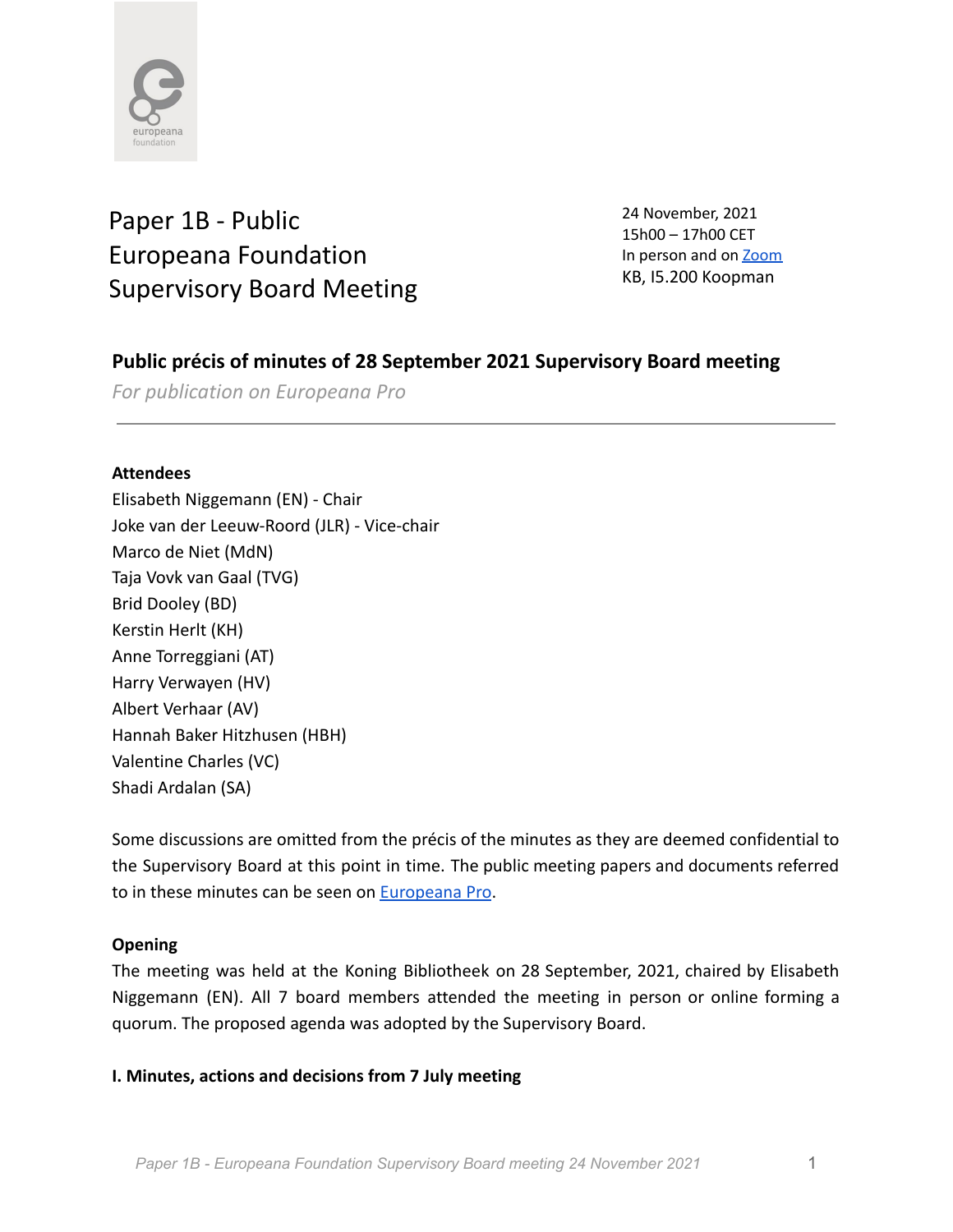

The Board adopted the minutes of 7 July 2021 meeting Paper 1A, and the public précis of the minutes [Paper](https://docs.google.com/document/d/15cpR3d_IkvyWXY-rqavLvHSBmyJnc-9prrXeMvtdlvg/edit) 1B which will be published on [Europeana](https://pro.europeana.eu/about-us/foundation) Pro. All actions and decisions from the last meeting are complete, HBH and AT to discuss user engagement. Comments to be incorporated in the minutes: 1) Clarity in who 'we' refers to, whether the Board or the EF team. 2) as Head of Archives at RTA, it 'wouldn't be appropriate' for BD to come forward for the position of Vice-chair.

#### **II. Succession and governance**

The Board discussed the Europeana Foundation governance, succession in the Supervisory Board and working with the Advisory Board.

#### **III. Europeana Foundation management, update on operational and business plan**

# Consultation on European Digital Principles

In its communication Digital Compass: the European way for the Digital Decade the Commission explicitly recognises that focusing only on digital infrastructures, skills and capabilities is not a sufficient approach for defining Europe's digital future. These key elements must be balanced with the dual approach of ensuring a fair and secure digital environment. The Europeana Initiative submitted a joint response to the European Commission's recent consultation on the proposed digital principles. The proposed principles are intended to serve as the foundation of Europe's future digital environment and of a joint inter-institutional declaration on Digital Principles of the European Parliament, the Council, and the Commission. The Europeana initiative strongly supports a rights-based, people-centred approach to the concept of digital citizenship and agrees that the rights and values promoted for society should also be reflected and practiced online, and that the digital environment should be human-centred, secure and open. However, the Europeana Initiative also suggests another principle - universal access to cultural heritage online, and that the principle of a secure and trusted online environment be expanded to encompass the development of an open, decentralised, and trusted European digital public space. Other elements of consultation are workshops and interviews. The Commission is going to publish the principles and once set up, they will monitor the perception of the citizens through surveys.

# The New European Bauhaus - Digital Cultural Heritage contribution

The New European Bauhaus is an interconnected conversation, with an intersectoral driver behind it, influenced and shaped by other sectors. Europeana contributes how it could see the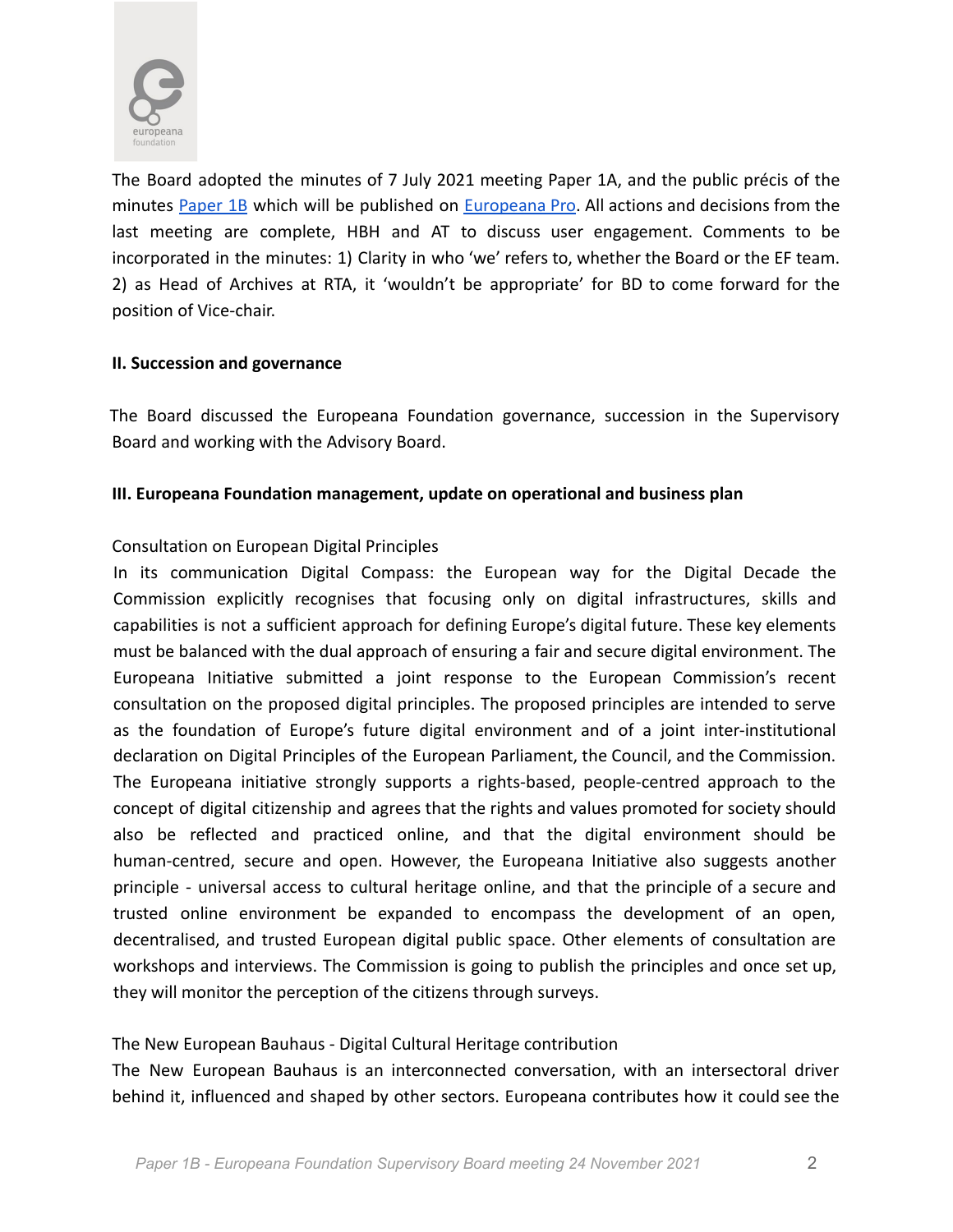

digital cultural heritage contributing to the New European Bauhaus. Elements that Europeana contributes come from the work done by the Advisory Board and Mike Edson, the work carried out by the Network's Members Council and our work together with them. We ran Europeana cafes and invited a very diverse group to the discussion about the New European Bauhaus. It's a topic speaking to a lot of people, feeding into where culture meets tech and that's where we see Europeana. Europeana Café online events in May and June, and a series of [interviews](https://europeana.us3.list-manage.com/track/click?u=ad318b7566f97eccc895e014e&id=b497c118d3&e=6e2f87e96d) with cultural heritage professionals on Europeana Pro, explored the key role that cultural heritage can play and how the cultural heritage sector can promote collaboration and innovation to support the goals of the New European Bauhaus. Europeana has a dedicated new Pro [page](https://pro.europeana.eu/page/new-european-bauhaus) on the New European Bauhaus. Europeana's draft position paper will be refined and shared with the Commission. The Commission has positioned culture in the foreground alongside tech and economy. That would be upon our sector to push digital and interdisciplinarity. Europeana has to work with areas outside its comfort zone. The cultural sector didn't join the conversation in the first phase but it's not too late.

- This demonstrates Europeana's power as convenor and thought leader in this space.
- Europeana should be a voice and part of the initiative. Collaborations and partnerships are important and demonstrating how we can connect to and be relevant in these different areas is important in our broader message.

# Crisis response

You can't avoid a crisis. However you can minimize the risk - monitor and manage issues - and prepare for how to deal with it. The Foundation is building the crisis response protocol into its processes and will revisit and reset it periodically. The COVID-19 pandemic was one of the triggering factors for us. The Foundation's core crisis response team has been established including relevant senior management team members/HR/MarComms. We also consider the role of and relationship with the Europeana Network Association Chair and Members Council, Aggregators Forum. We are establishing the protocol for notifying, chain of command and approval. Identifying colleagues relevant to a specific crisis, involving/informing Chair and Supervisory Board, the European Commission, social media are all part of the process.

# Diversity & Inclusion

The Foundation is embedding D&I practices in the work across the Foundation by working with the Network and the Forum to co-create a community pact to guide civil and inclusive online dialogue. We've completed the first phase of training & co-creation, run by our external consultant Lauren Vargus. Before the Europeana 2021 Conference we hope to have the first draft of the community pact. We are implementing Alt-text for all images available on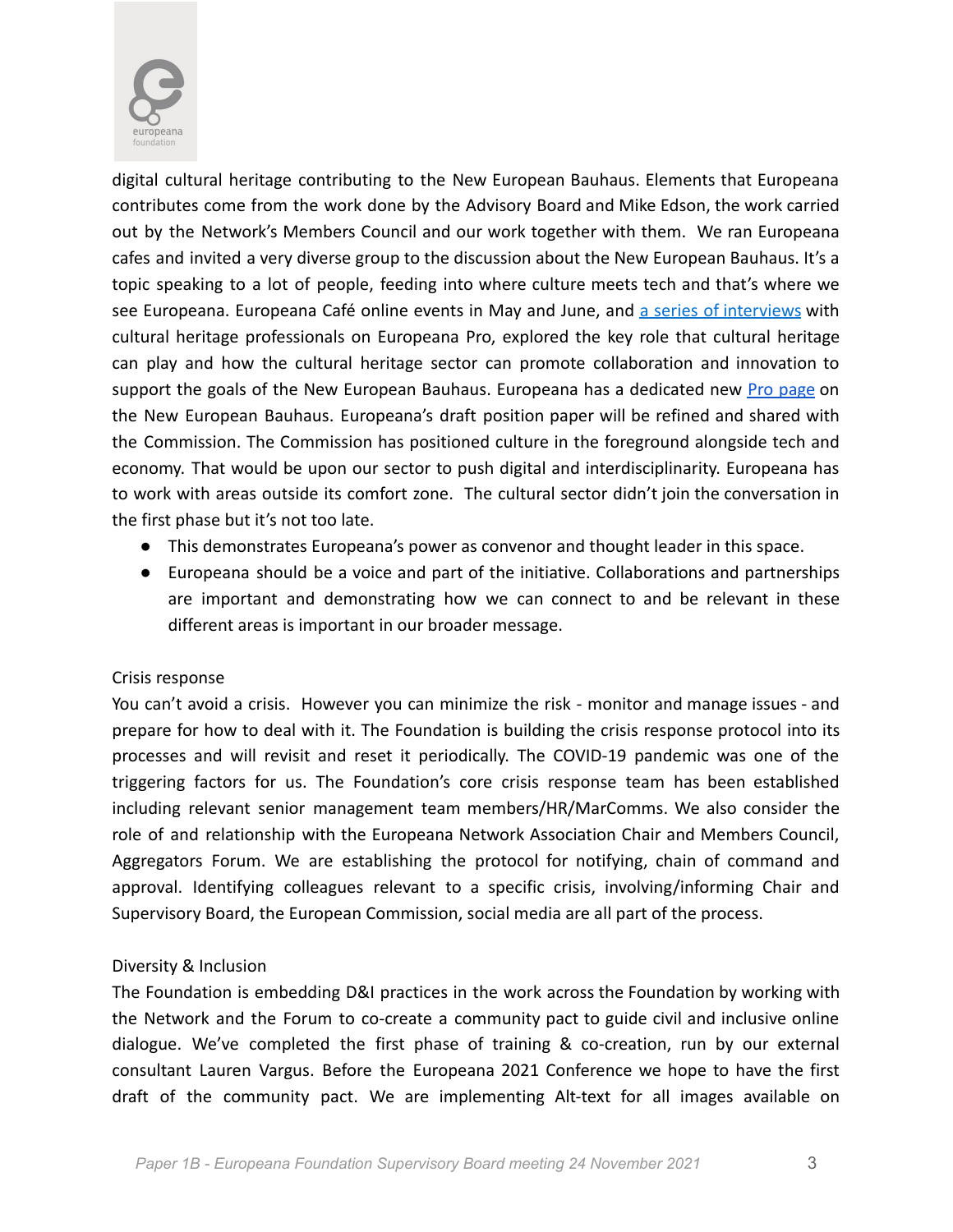

europeana.eu and pro.europeana.eu, and developing and implementing Alt-text guidelines currently under review with accessibility experts. We are also increasing diverse editorial content on Europeana Pro; encouraging conversations around diversity and inclusion in education through [Supporting](https://pro.europeana.eu/post/supporting-diversity-and-inclusion-in-the-classroom) diversity & inclusion in the classroom, and through the [europeana.eu](https://www.europeana.eu/en/blog/roma-slavery-in-romania-a-history) website. The work around diversity & inclusion is a journey and a learning process we've just embarked on.

#### Climate Action

The Foundation's Green Cross Team is currently active in different areas including investigation of the Europeana's 2020 carbon footprint, awareness raising, digital clean-up and other activities. Patrick Ehlert, the Green Cross Team lead, will give a lunch lecture at the Dutch Royal Library in November and will present a session at Europeana Conference on 11 November. The Europeana's Carbon Footprint 2020 report will be available in November including the footprint of travel, office & work from home, and Europeana's digital services [platform as a service (IBM Cloud), rented servers, and hosted servers]. Based on the report, the Green Cross Team will make recommendations and will hold discussions on ways to reduce Europeana's footprint. We will also investigate optimisation of digital services and best practices as well as best offsetting options. In the coming months the Green Cross Team will explore partnership opportunities. The Network's Climate Action Group will be formalised as the Network's seventh Community during Europeana Conference 2021 in November. Through a series of envisioning workshops, a joint statement from the Europeana Foundation, the Europeana Network Association and the Europeana Aggregators' Forum is being co-created to outline our intent to minimise the digital cultural heritage sector's impact on climate and environment and to build capacity for the positive effects of its digital transformation. The iterative approach ensures the manifesto is built, refined and improved with input/feedback from all concerned stakeholders. The manifesto will be presented at Europeana 2021 on 11 November.

#### Hybrid working culture

The Foundation is transitioning from the COVID policy period into the new hybrid work culture. In place from January 2022. Our starting principles are: 1) The hybrid culture stands for the flexibility to choose the location where the work can be done. Not the location but the type of work and the desired way of interactions is leading. 2) The hybrid office is an office setup where employees have the flexibility to work from the office or anywhere else where they have access to the tools they need to perform their work. The staff are involved in the process through a series of surveys. New policies on travel will also be in place. The next steps in the process are: working out the concepts of flexibility and home office in more detail; the Hybrid Working